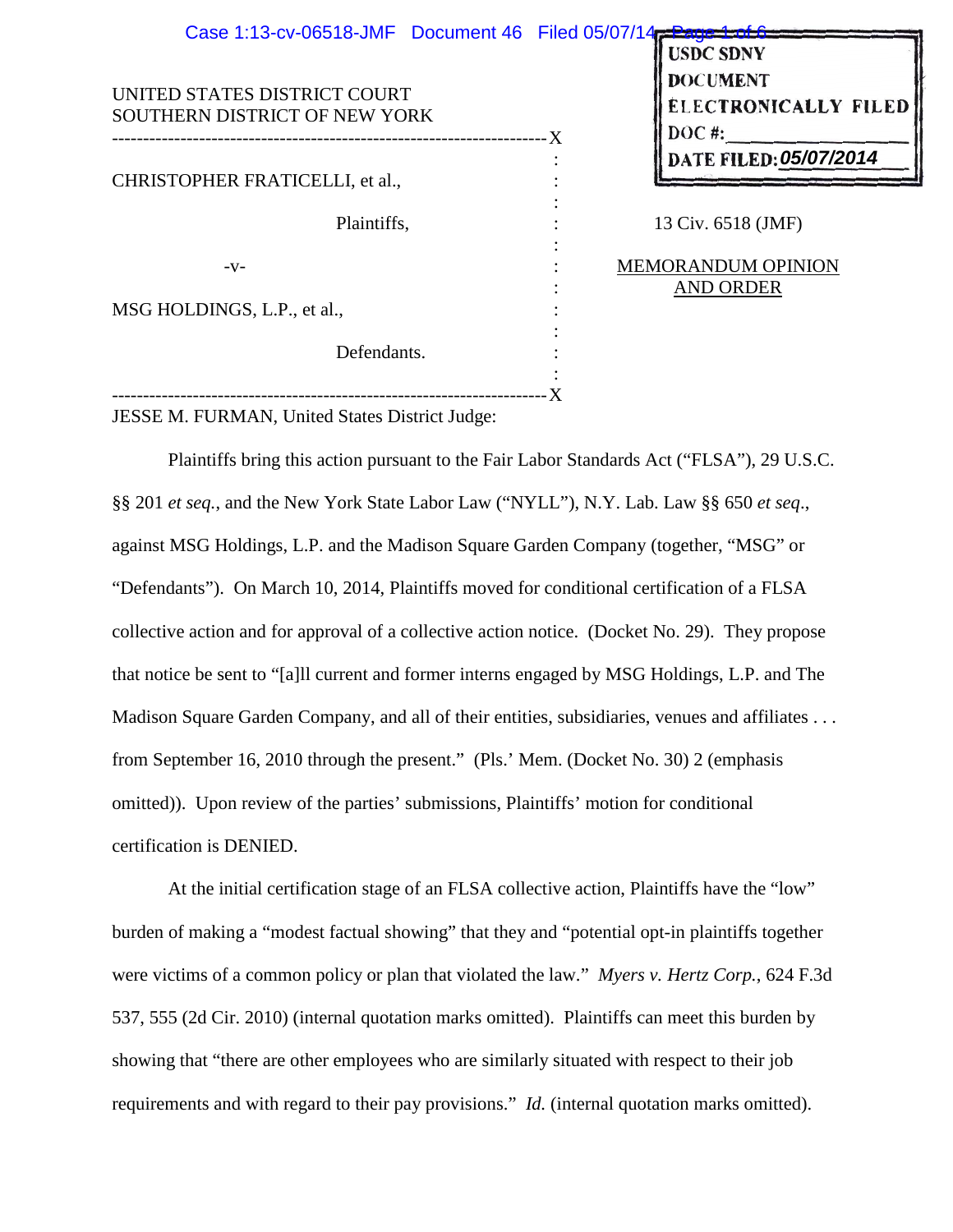### Case 1:13-cv-06518-JMF Document 46 Filed 05/07/14 Page 2 of 6

Significantly, however, "while plaintiff's burden at this stage is modest, it is not non-existent." *Khan v. Airport Mgmt. Servs., LLC*, No. 10 Civ. 7735 (NRB), 2011 WL 5597371, at \*5 (S.D.N.Y. Nov. 16, 2011); *see also, e.g.*, *Rudd v. T.L. Cannon Corp.*, No. 3:10 Civ. 591 (DEP), 2011 WL 831446, at \*6 (N.D.N.Y. Jan. 4, 2011) ("Although the standard governing plaintiffs' application is lax and their burden modest, a court must nonetheless take a measured approach when addressing a request for collective action certification, mindful of the potential burdens associated with defending against an FLSA claim involving a large and broadly defined collective group of plaintiffs.").

Although there is no dispute that all MSG interns were not paid (*see* Defs.' Mem. 25 (acknowledging that MSG had unpaid interns)), that fact alone does not necessarily imply that MSG engaged in a "common policy or plan that violated the law." *Myers*, 624 F.3d at 555; *see also Vasquez v. Vitamin Shoppe Indus. Inc.*, No. 10 Civ. 8820 (LTS), 2011 WL 2693712, at \*4 (S.D.N.Y. July 11, 2011) ("[T]he mere classification of a group of employees . . . as exempt under the FLSA is not by itself sufficient to constitute the necessary evidence of a common policy, plan, or practice that renders all putative class members as 'similarly situated' for § 216(b) purposes." (internal quotation marks omitted)). Whether MSG was legally obligated to pay its interns turns on whether the interns are properly considered "employees" under the FLSA or whether they fall under the "trainee" exception established by *Walling v. Portland Terminal Co.*, 330 U.S. 148 (1947). *See Glatt v. Fox Searchlight Pictures, Inc.*, 293 F.R.D. 516, 530-31.

The Second Circuit has not addressed the standard governing the trainee exception, but it is clear that six criteria enumerated in a Department of Labor ("DOL") fact sheet are at least relevant to, and perhaps dispositive of, the inquiry. *See Glatt*, 293 F.R.D. at 532-35 (adopting and applying the DOL factors); *Xuedan Wang v. Hearst Corp.* (*Xuedan Wang II*), 293 F.R.D.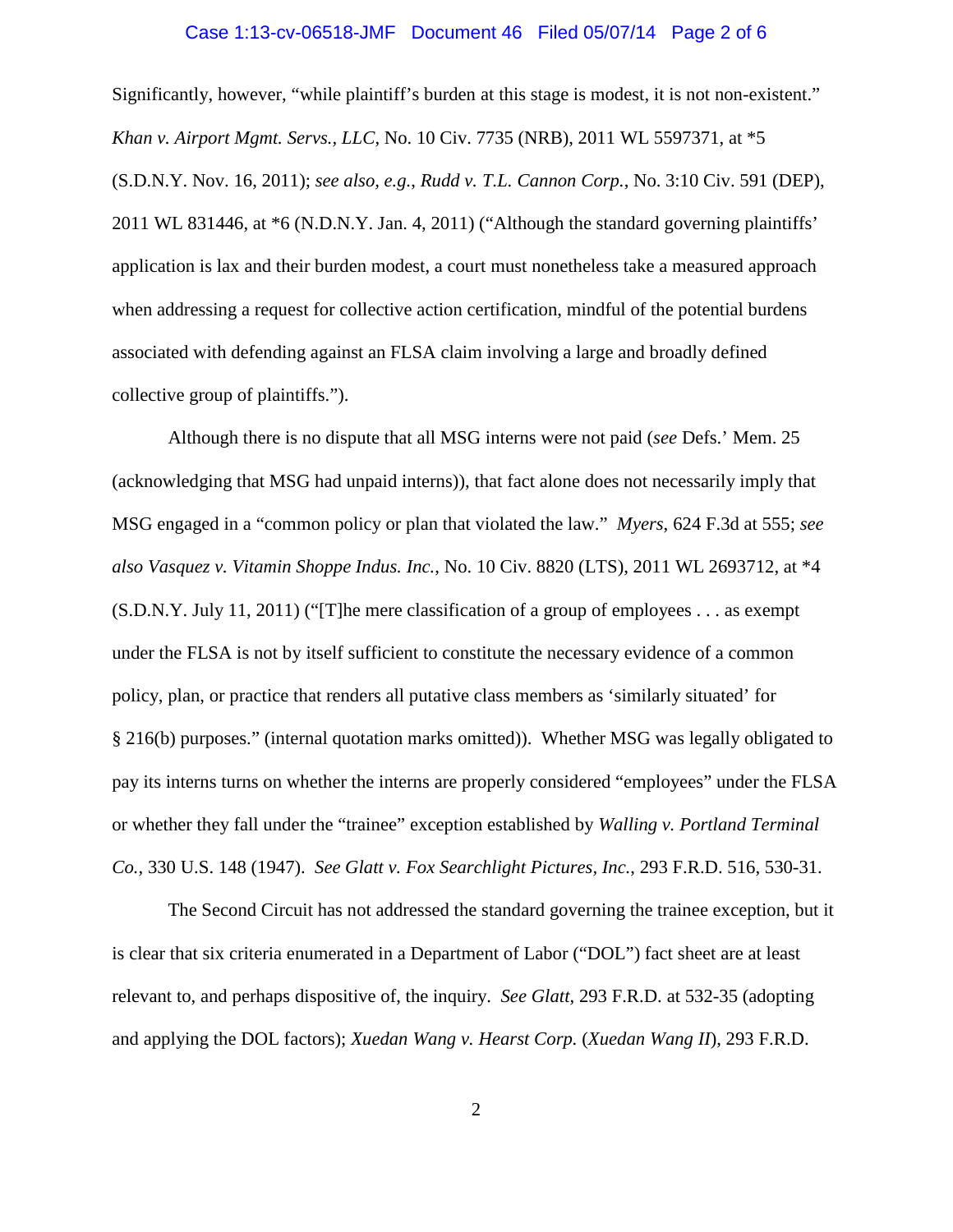### Case 1:13-cv-06518-JMF Document 46 Filed 05/07/14 Page 3 of 6

489, 492-93 (S.D.N.Y. 2013) (adopting a "totality of circumstances" standard, but considering the DOL factors as relevant to this analysis). The DOL factors are whether: (1) the internship, even though it includes actual operation of the facilities of the employer, is similar to training which would be given in an educational environment; (2) the internship experience is for the benefit of the intern; (3) the intern does not displace regular employees, but works under close supervision of existing staff; (4) the employer that provides the training derives no immediate advantage from the activities of the intern; and on occasion its operations may actually be impeded; (5) the intern is not necessarily entitled to a job at the conclusion of the internship; and (6) the employer and the intern understand that the intern is not entitled to wages for the time spent in the internship. Of course, the Court is not permitted to weigh the merits of Plaintiffs' claims at this stage of the litigation, *Xuedan Wang v. Hearst Corp.* (*Xuedan Wang I*), No. 12 Civ. 793 (HB), 2012 WL 2864524, at \*2 (S.D.N.Y. July 12, 2012), but the legal standard governing the trainee exception is relevant here because the "modest factual showing" that Plaintiffs must make under *Myers* is that they were "victims of a common policy or plan that *violated the law*," 624 F.3d at 555 (emphasis added and internal quotation marks omitted).

In this case, Plaintiffs have not met their low burden of showing that all MSG interns were subject to such a common policy or plan that violated the law. Since 2007, the MSG interns have worked in approximately one hundred different departments, and their experiences appear to vary greatly from one department to the next, in ways that are highly relevant to the DOL factors. (Shaulson Decl. (Docket No. 42), Ex. 2 ¶ 5). For instance, named Plaintiff Fraticelli interned at the New York Rangers' practice facility in Greenburgh, New York, and his responsibilities involved preparing uniforms, tracking inventory, and setting up the locker room, all without much supervision from his superiors. (Ambinder Decl. (Docket No. 31), Ex. A ¶ 8

3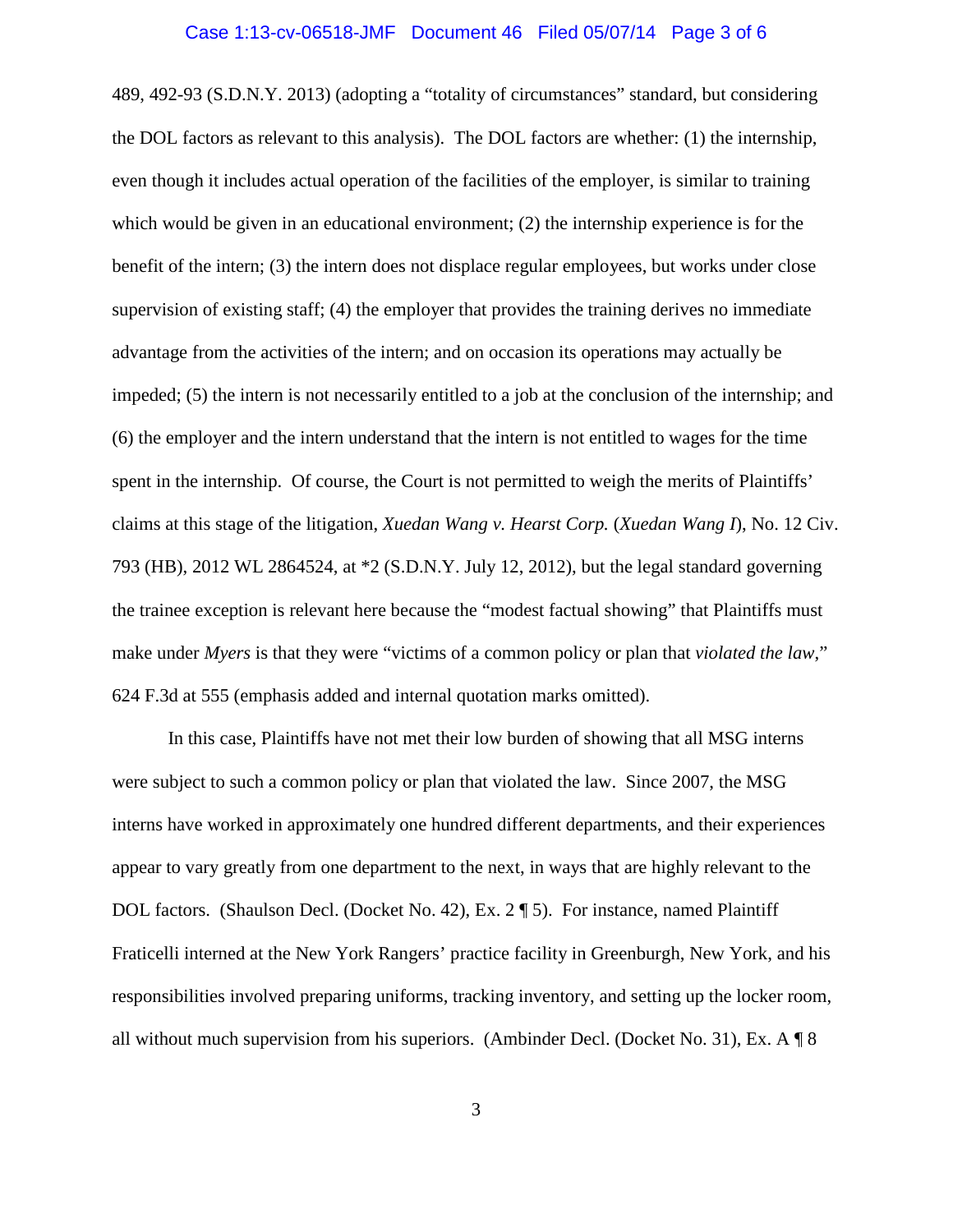# Case 1:13-cv-06518-JMF Document 46 Filed 05/07/14 Page 4 of 6

("Fraticelli Decl."); Shaulson Decl., Ex. 1 ("Fraticelli Dep."), at 207:2-10). Areej Sabzwari, by contrast, procured an architecture-related internship in the Future Venue department, in the course of which Sabzwari observed architects working on ongoing projects, sat in on meetings with consultants and clients, and took field and design measurements and fittings. (Shaulson Decl., Ex. 6 ¶¶ 3, 8-10). In general, significant differences exist among the interns in terms of the activities they performed (Defs.' Opp'n (Docket No. 41) 14-15), the supervision, training, and benefits they received (*id.* at 15-16), the burdens they imposed on MSG (*id.* at 15), and the manner in which they were selected for their positions  $(id$ . at 20).<sup>1</sup>

Plaintiffs' arguments to the contrary are unpersuasive. First, Plaintiffs' affidavits contain a number of unsupported and conclusory assertions that the Court will not credit. (*See, e.g.*, Fraticelli Decl. ¶ 13 ("If I had not performed the various tasks I was assigned, MSG would have had to hire a paid employee to do them."); *id.*  $\P$  15 ("I know that MSG treated other interns in a manner similar to me based on my observations as well as discussion we often had amongst ourselves.")); *see also Myers*, 624 F.3d at 555 (noting that the "modest factual showing cannot be satisfied simply by unsupported assertions" (internal quotation marks omitted)); *accord Ikikhueme v. CulinArt, Inc.*, No. 13 Civ. 293 (JMF), 2013 WL 2395020, at \*2 (S.D.N.Y. June 3, 2013). Second, although Plaintiffs assert that MSG runs a "centralized internship program based in Penn Plaza" (Pls.' Mem. 5), they present little or no evidence to support that assertion; they merely point to a copy of the code of conduct that governs all MSG employees, including interns (Ambinder Decl., Ex. E), a standardized time sheet with the word "Intern" at the top (*id.*, Ex. F), and a script distributed to interns instructing them on how to manage telephone calls (*id.*, Ex. G).

Accordingly, this case is different from the other "intern misclassification" collective

t

In fact, named Plaintiff Fraticelli testified at his deposition that the activities he performed were "entirely different" from those of other interns because "[his] department was very different." (Fraticelli Dep., at 302:5-18; *see also id.* at 306:2-307:14).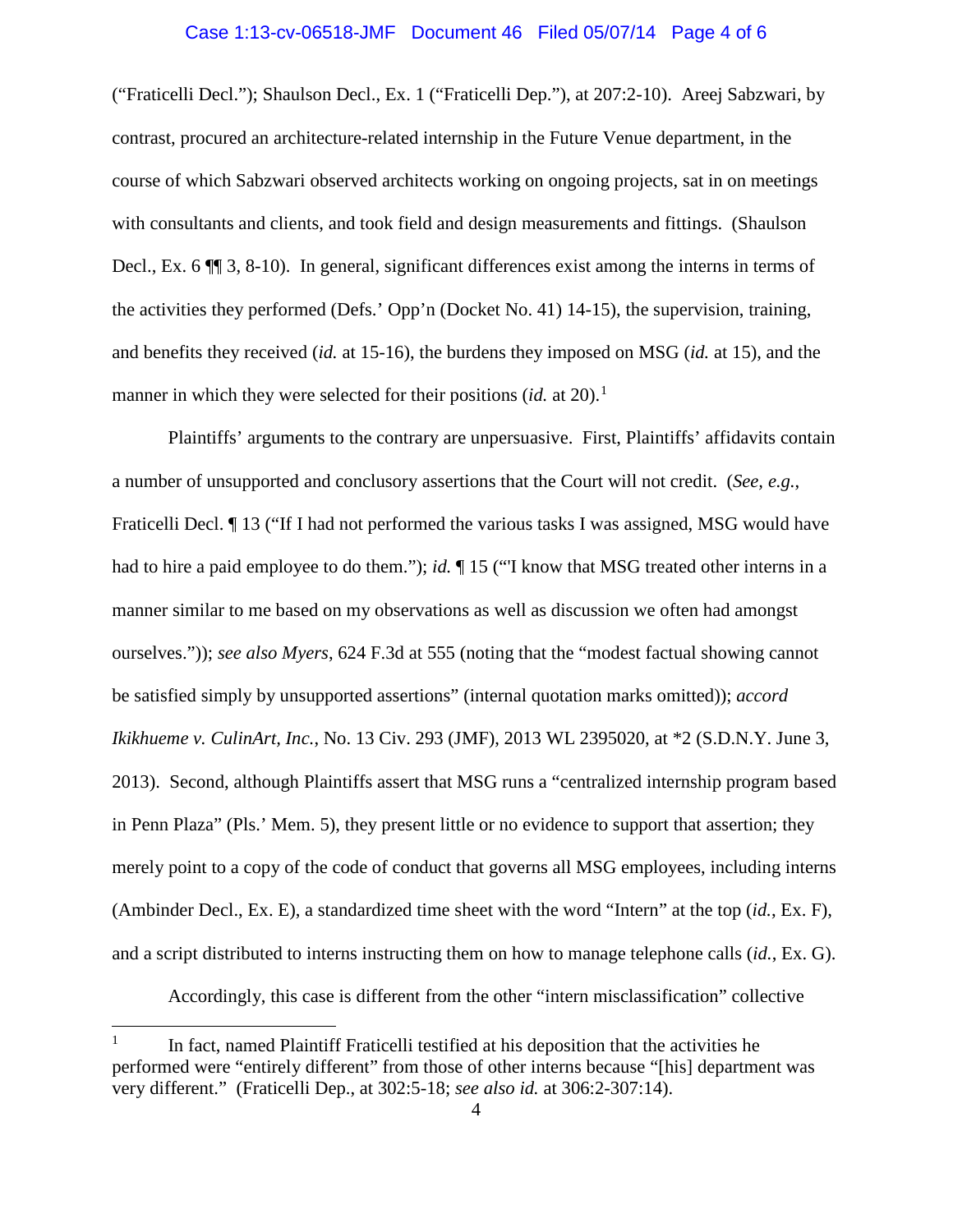### Case 1:13-cv-06518-JMF Document 46 Filed 05/07/14 Page 5 of 6

actions that courts in this district — including this Court — have certified despite "disparate factual and employment settings." *Glatt*, 293 F.R.D. at 538. In *Glatt*, for example, Plaintiffs offered "generalized proof that interns were victims of a common policy to replace paid workers with unpaid interns." *Id.* That proof included testimony that departments at the defendant company requested interns "according to their needs," and an internal company memorandum reporting that "because paid internships were eliminated and overtime pay and temporary employees scaled back, the size of [the] unpaid intern program more than doubled." *Id.* at 536, 538. And in *O'Jeda v. Viacom, Inc.*, No. 13 Civ. 5658 (JMF), 2014 WL 1344604 (S.D.N.Y. Apr. 4, 2014), an intern collective action that this Court recently certified, the evidence of a centralized internship program was far stronger than that here; it included a thirty-five page long internship guide (Docket No. 28, Ex. A), a memorandum from the company's College Relations Department mandating that interns complete an orientation program and work at least two days per week (*id.*, Ex. B), and centralized web pages that provided general descriptions of the program (*id.*, Exs. C, D). Even with that evidence, the Court acknowledged that "the question [was] a close one in some respects." 2014 WL 1344604, at \*1.

*Xuedan Wang I*, upon which Plaintiffs also rely, presents a closer case, but it too is distinguishable. First, as discussed above, the evidence here suggests that not all MSG interns performed "entry-level work with little supervision." *Xuedan Wang I*, 2012 WL 2864524, at \*2. Second, the record evidence in *Xuedan Wang I* — like in *Glatt* — suggested that unpaid interns were systematically used as substitutes for paid employees. (*See* Defs.' Opp'n 13 n.3; *see also, e.g.*, 12 Civ. 793, Docket No. 23, Ex. EE (e-mail stating that "[t]here needs to be a 20% reduction in the use of messengers," and "[i]n the event this is not possible . . . please use your interns to do Manhattan runs (using the subway).")). Moreover, there is some reason to believe

5